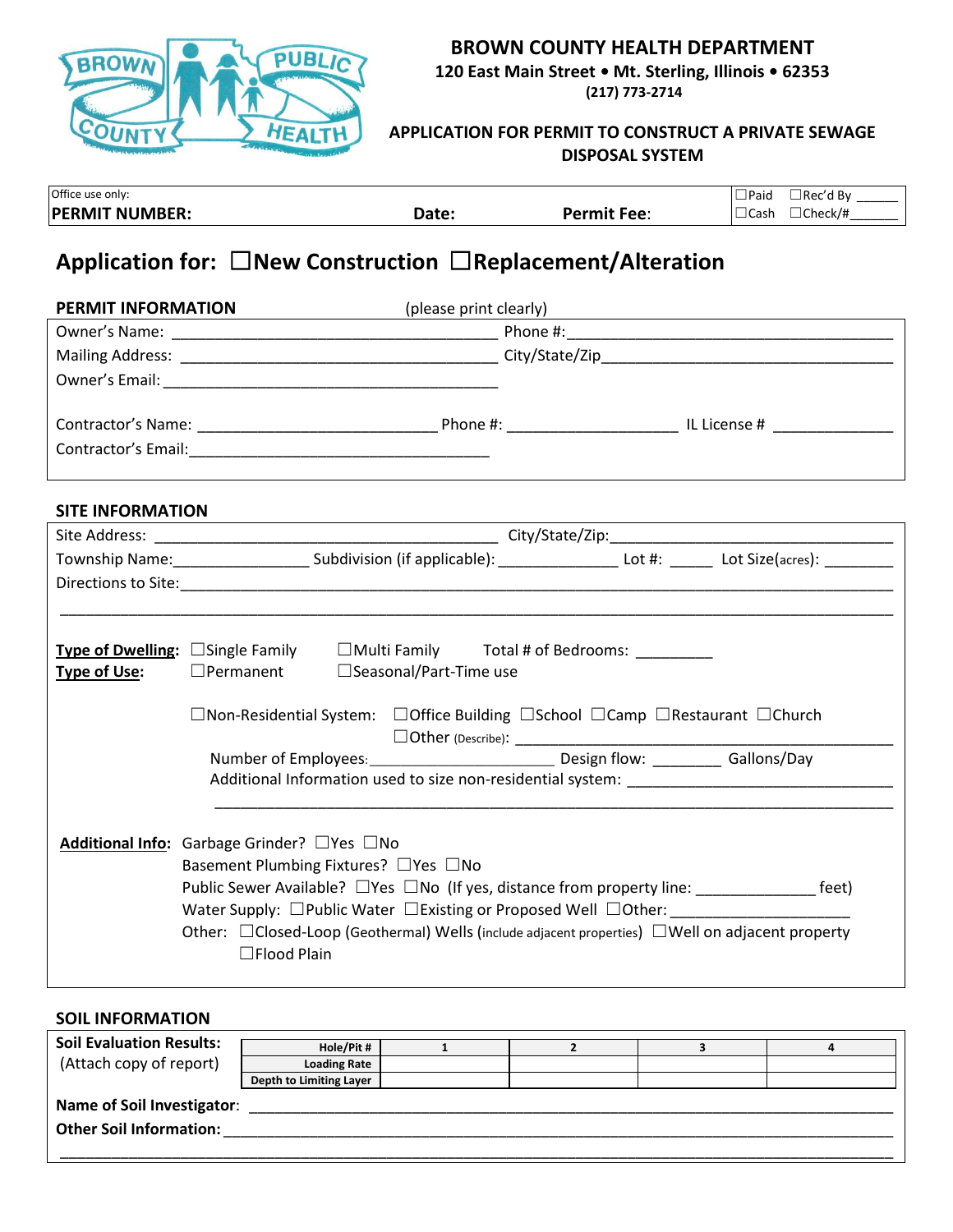## **PRIMARY TREATMENT** Septic Tank info: □New □Existing Capacity: \_\_\_\_\_\_\_\_\_\_\_ Make/Manufacturer: \_\_\_\_\_\_\_\_\_\_\_\_\_\_\_\_\_\_\_\_\_\_\_\_\_\_\_\_\_ IL #: \_\_\_\_\_\_\_\_\_\_ Aerobic Treatment Unit: Manufacturer: \_\_\_\_\_\_\_\_\_\_\_\_\_\_\_\_\_\_\_\_\_\_ Model: \_\_\_\_\_\_\_\_\_\_\_\_\_\_\_\_\_\_\_\_\_\_\_\_\_\_\_\_\_\_\_ Capacity (gallons/day): \_\_\_\_\_\_\_\_\_\_\_\_\_\_ Alarm Location: \_\_\_\_\_\_\_\_\_\_\_\_\_\_\_\_\_\_\_\_\_\_\_\_\_\_\_\_\_\_\_\_ Discharge to: □Subsurface Seepage System ☐Surface--NPDES Permit Required? ☐Yes ☐No **SECONDARY TREATMENT**

|                                    | <b>Subsurface Seepage System:</b>           | <b>Calculations:</b>                         |
|------------------------------------|---------------------------------------------|----------------------------------------------|
| $\Box$ Gravel Trench               | $\square$ 10" Gravel-less Pipe              | Total Square Footage of Seepage Area:        |
| $\Box$ Seepage Bed                 | $\square$ 8" Gravel-less Pipe               | Width or Width Equivalent of Trench:         |
| $\Box$ Chamber System              | $\Box$ Mound                                | Total Linear Feet of Trench Required: ______ |
| $\square$ EZ-Flow                  | $\Box$ Other:                               | Trench Depth (Inches): ______                |
| <b>Surface-Discharging System:</b> |                                             |                                              |
| $\Box$ Buried Sand Filter          | Total Square Feet: Width:                   | Length:                                      |
|                                    | $\Box$ Chlorine Feeder & Contact Chamber.   | Discharges to: __________________            |
|                                    | NPDES Permit Required? $\Box$ Yes $\Box$ No |                                              |
|                                    | $\Box$ Other (provide Details):             |                                              |
|                                    |                                             |                                              |

#### **OTHER REQUIREMENTS**

| $\Box$ Perimeter/Curtain Drain | $\Box$ Effluent Reduction Trenches | $\square$ Pump/Dosing Chamber |
|--------------------------------|------------------------------------|-------------------------------|
| □Other:                        |                                    |                               |
|                                |                                    |                               |

As property owner, I certify that the attached information is complete and correct. I understand that I am responsible to maintain this private sewage disposal system to ensure that it does not cause a nuisance or health hazard. I understand I am required to maintain documentation that this system is being properly maintained as required under the provision of the Illinois Private Sewage Disposal Licensing Act (225 ILCS 225) 905.20(q) and Code (77 Ill. Adm. Code 905). I am aware of the requirements of NPDES permit program and am familiar with the definition of "Waters of the United States". I have made the determination that the discharge of this system (Please check one):

☐ **WILL** enter waters of the United States, and I understand I must obtain

- from the USEPA coverage for this system under NPDES Permit #ILG62.
- □ **WILL NOT** enter waters of the United States

**Owner's Signature(s)**\_\_\_\_\_\_\_\_\_\_\_\_\_\_\_\_\_\_\_\_\_\_\_\_\_\_\_\_\_\_\_\_\_\_\_\_\_\_\_\_\_\_\_\_\_\_\_\_\_**Date** \_\_\_\_\_\_\_\_\_\_\_\_\_\_\_\_\_\_\_\_\_\_\_\_\_\_\_\_\_\_\_\_\_\_\_\_\_\_

As the Illinois licensed private sewage disposal system installer, I hereby certify that the sewage disposal system will be installed as outlined in this application according to the Illinois Private Sewage Disposal Licensing Act and Code. I also accept the responsibility of notifying the Brown County Health Department **at least 48 hours prior** to installation to schedule a final inspection of the sewage disposal system construction.

**Installer's Signature** \_\_\_\_\_\_\_\_\_\_\_\_\_\_\_\_\_\_\_\_\_\_\_\_\_\_\_\_\_\_\_\_\_\_\_\_\_\_\_\_\_\_\_\_\_\_\_\_\_**Date** \_\_\_\_\_\_\_\_\_\_\_\_\_\_\_\_\_\_\_\_\_\_\_\_\_\_\_\_\_\_\_\_\_\_\_\_\_\_

**OFFICE USE ONLY:** Based on information in this application, permit is hereby granted to construct a private sewage disposal system. NOTE: Permit is void after one (1) year from issue date.

| <b>Permit Approved by</b><br>Datı |
|-----------------------------------|
|-----------------------------------|